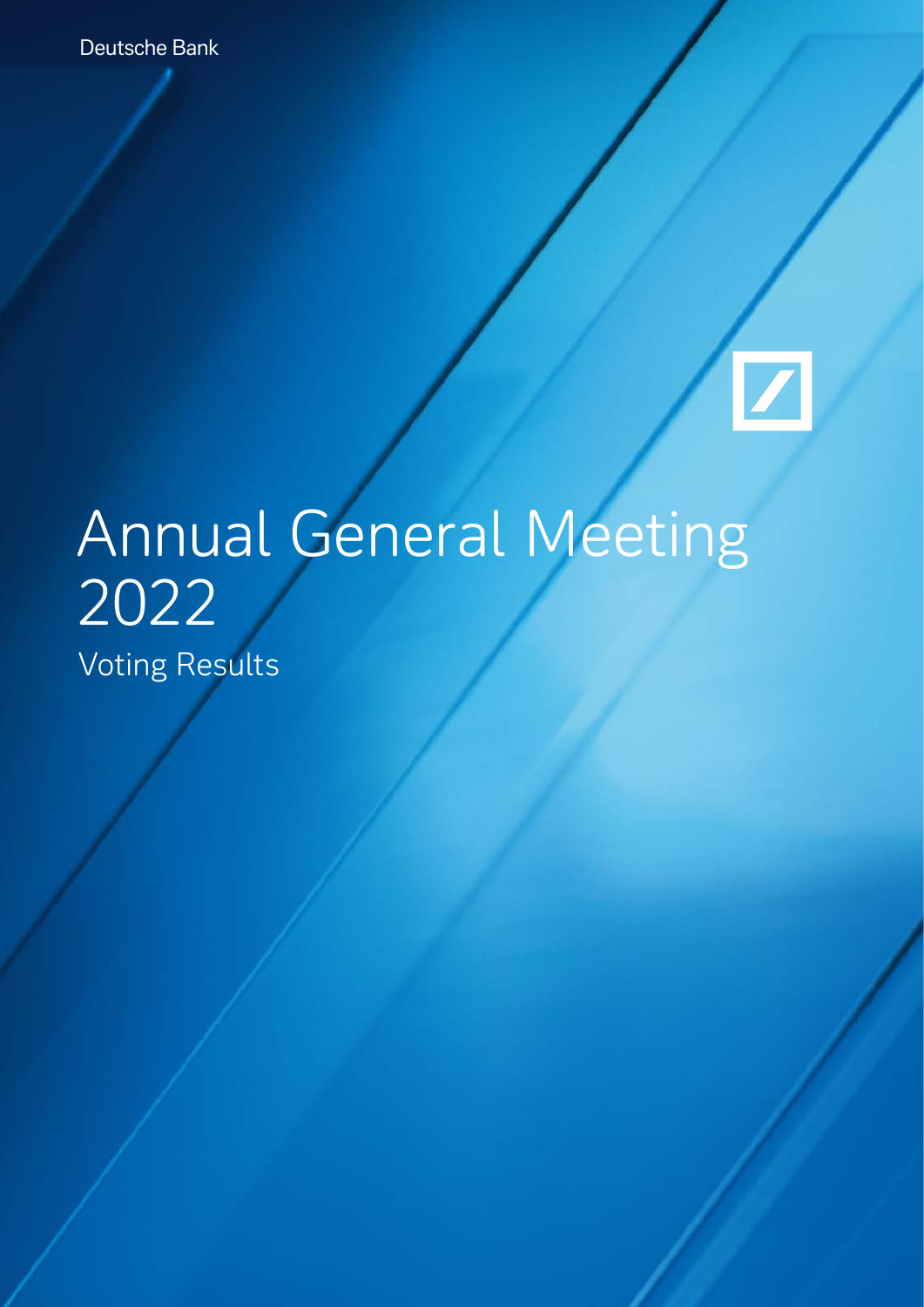

## Voting results

| Item <sub>2</sub> | Appropriation of distributable profit for the 2021 financial year - proposal pursuant<br>to convocation corrected for own shares approved |                                                    |                 |                                                                                         |  |
|-------------------|-------------------------------------------------------------------------------------------------------------------------------------------|----------------------------------------------------|-----------------|-----------------------------------------------------------------------------------------|--|
|                   | 884,690,630 yes votes<br>2,849,898 no votes                                                                                               |                                                    | 99.68%<br>0.32% | 887,540,528 shares for which valid votes were submitted (= 42.94% of the share capital) |  |
| Item <sub>3</sub> | Ratification of the acts of management of the members of the Management Board<br>for the 2021 financial year                              |                                                    |                 |                                                                                         |  |
|                   |                                                                                                                                           | Mr. Christian Sewing - acts of management ratified |                 |                                                                                         |  |
|                   | 781,447,457 yes votes<br>31,727,664 no votes                                                                                              |                                                    | 96.10%<br>3.90% | 813,175,121 shares for which valid votes were submitted (= 39.35% of the share capital) |  |
|                   |                                                                                                                                           | Mr. James von Moltke - acts of management ratified |                 |                                                                                         |  |
|                   | 781,298,762 yes votes<br>31,915,841 no votes                                                                                              |                                                    | 96.08%<br>3.92% | 813,214,603 shares for which valid votes were submitted (= 39.35% of the share capital) |  |
|                   |                                                                                                                                           | Mr. Karl von Rohr - acts of management ratified    |                 |                                                                                         |  |
|                   | 780,552,856 yes votes<br>32,189,273 no votes                                                                                              |                                                    | 96.04%<br>3.96% | 812,742,129 shares for which valid votes were submitted (= 39.32% of the share capital) |  |
|                   | Mr. Fabrizio Campelli - acts of management ratified                                                                                       |                                                    |                 |                                                                                         |  |
|                   | 780,632,322 yes votes<br>31,912,461 no votes                                                                                              |                                                    | 96.07%<br>3.93% | 812,544,783 shares for which valid votes were submitted (= 39.31% of the share capital) |  |
|                   | Mr. Frank Kuhnke - acts of management ratified                                                                                            |                                                    |                 |                                                                                         |  |
|                   | 779,334,824 yes votes<br>32,799,687 no votes                                                                                              |                                                    | 95.96%<br>4.04% | 812,134,511 shares for which valid votes were submitted (= 39.29% of the share capital) |  |
|                   |                                                                                                                                           | Mr. Bernd Leukert - acts of management ratified    |                 |                                                                                         |  |
|                   | 780,647,905 yes votes<br>31,728,915 no votes                                                                                              |                                                    | 96.09%<br>3.91% | 812,376,820 shares for which valid votes were submitted (= 39.31% of the share capital) |  |
|                   | Mr. Stuart Lewis - acts of management ratified                                                                                            |                                                    |                 |                                                                                         |  |
|                   | 780,352,524 yes votes<br>31,994,909 no votes                                                                                              |                                                    | 96.06%<br>3.94% | 812,347,433 shares for which valid votes were submitted (= 39.31% of the share capital) |  |
|                   | Mr. Alexander von zur Mühlen - acts of management ratifiedt                                                                               |                                                    |                 |                                                                                         |  |
|                   | 780,592,165 yes votes<br>31,852,243 no votes                                                                                              |                                                    | 96.08%<br>3.92% | 812,444,408 shares for which valid votes were submitted (= 39.31% of the share capital) |  |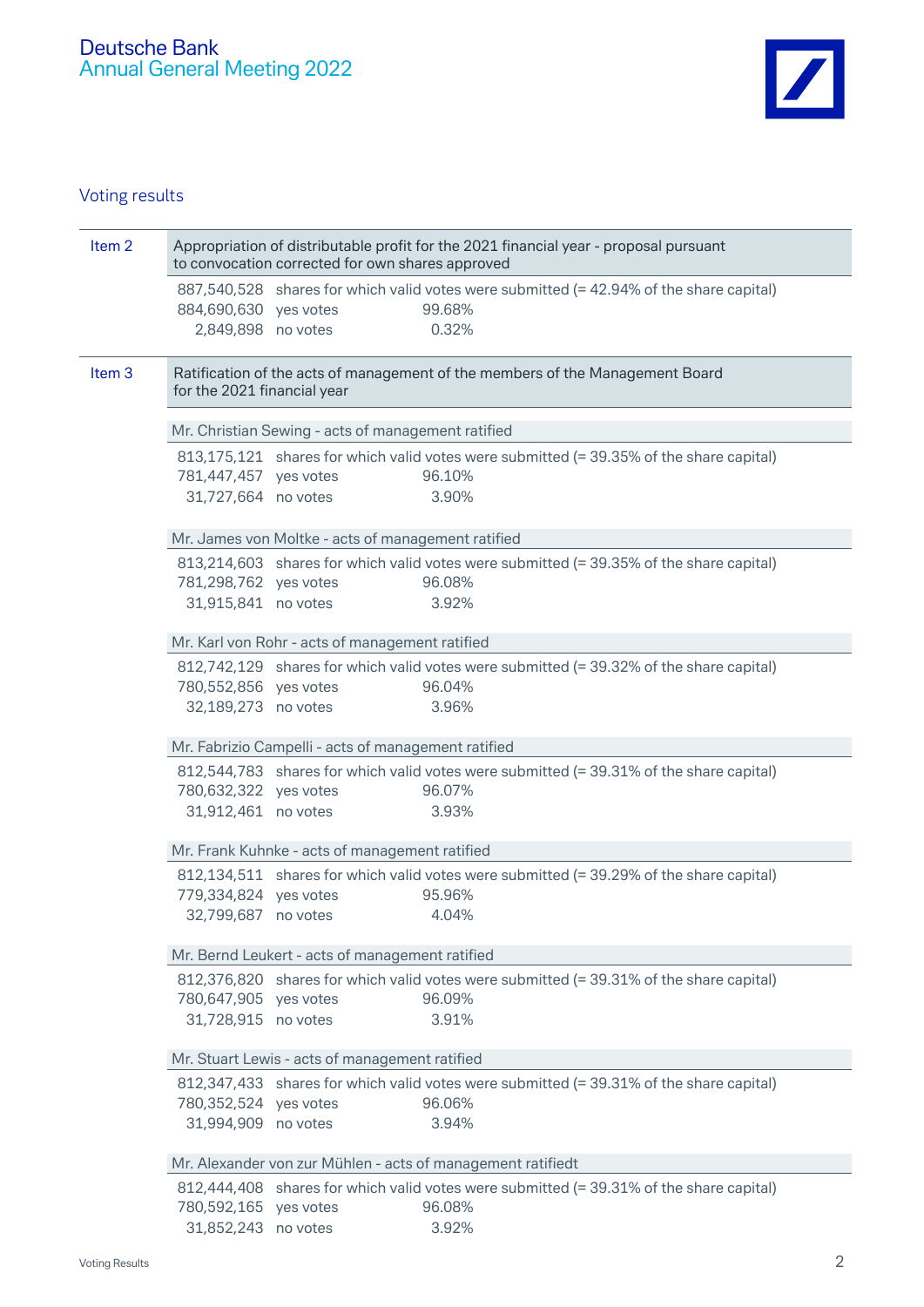## Deutsche Bank Annual General Meeting 2022



|        |                                                               | Ms. Christiana Riley - acts of management ratified                                      |  |  |  |  |
|--------|---------------------------------------------------------------|-----------------------------------------------------------------------------------------|--|--|--|--|
|        |                                                               | 812,501,111 shares for which valid votes were submitted (= 39.31% of the share capital) |  |  |  |  |
|        | 780,517,533 yes votes                                         | 96.06%                                                                                  |  |  |  |  |
|        | 31,983,578 no votes                                           | 3.94%                                                                                   |  |  |  |  |
|        |                                                               |                                                                                         |  |  |  |  |
|        |                                                               | Ms. Rebecca Short - acts of management ratified                                         |  |  |  |  |
|        |                                                               | 808,491,432 shares for which valid votes were submitted (= 39.12% of the share capital) |  |  |  |  |
|        | 780,932,141 yes votes                                         | 96.59%                                                                                  |  |  |  |  |
|        | 27,559,291 no votes                                           | 3.41%                                                                                   |  |  |  |  |
|        |                                                               | Mr. Stefan Simon - acts of management ratified                                          |  |  |  |  |
|        |                                                               | 812,501,525 shares for which valid votes were submitted (= 39.31% of the share capital) |  |  |  |  |
|        | 780,495,117 yes votes                                         | 96.06%                                                                                  |  |  |  |  |
|        | 32,006,408 no votes                                           | 3.94%                                                                                   |  |  |  |  |
|        |                                                               |                                                                                         |  |  |  |  |
| Item 4 | for the 2021 financial year                                   | Ratification of the acts of management of the members of the Supervisory Board          |  |  |  |  |
|        |                                                               |                                                                                         |  |  |  |  |
|        |                                                               | Dr. Paul Achleitner - acts of management ratified                                       |  |  |  |  |
|        |                                                               | 812,384,553 shares for which valid votes were submitted (= 39.31% of the share capital) |  |  |  |  |
|        | 768,866,242 yes votes                                         | 94.64%                                                                                  |  |  |  |  |
|        | 43,518,311 no votes                                           | 5.36%                                                                                   |  |  |  |  |
|        |                                                               |                                                                                         |  |  |  |  |
|        | Mr. Detlef Polaschek - acts of management ratified            |                                                                                         |  |  |  |  |
|        |                                                               | 812,569,696 shares for which valid votes were submitted (= 39.32% of the share capital) |  |  |  |  |
|        | 779,398,981 yes votes                                         | 95.92%                                                                                  |  |  |  |  |
|        | 33,170,715 no votes                                           | 4.08%                                                                                   |  |  |  |  |
|        | Mr. Ludwig Blomeyer-Bartenstein - acts of management ratified |                                                                                         |  |  |  |  |
|        |                                                               | 812,441,285 shares for which valid votes were submitted (= 39.31% of the share capital) |  |  |  |  |
|        | 779,781,176 yes votes                                         | 95.98%                                                                                  |  |  |  |  |
|        | 32,660,109 no votes                                           | 4.02%                                                                                   |  |  |  |  |
|        |                                                               |                                                                                         |  |  |  |  |
|        |                                                               | Mr. Frank Bsirske - acts of management ratified                                         |  |  |  |  |
|        | 812,829,463                                                   | shares for which valid votes were submitted (= 39.33% of the share capital)             |  |  |  |  |
|        | 778,290,736                                                   | 95.75%<br>yes votes                                                                     |  |  |  |  |
|        | 34,538,727                                                    | 4.25%<br>no votes                                                                       |  |  |  |  |
|        |                                                               | Ms. Mayree Clark - acts of management ratified                                          |  |  |  |  |
|        |                                                               | 812,537,161 shares for which valid votes were submitted (= 39.31% of the share capital) |  |  |  |  |
|        | 780,346,785 yes votes                                         | 96.04%                                                                                  |  |  |  |  |
|        | 32,190,376 no votes                                           | 3.96%                                                                                   |  |  |  |  |
|        |                                                               |                                                                                         |  |  |  |  |
|        |                                                               | Mr. Jan Duscheck - acts of management ratified                                          |  |  |  |  |
|        |                                                               | 812,439,672 shares for which valid votes were submitted (= 39.31% of the share capital) |  |  |  |  |
|        | 780,035,232 yes votes                                         | 96.01%                                                                                  |  |  |  |  |
|        | 32,404,440                                                    | 3.99%<br>no votes                                                                       |  |  |  |  |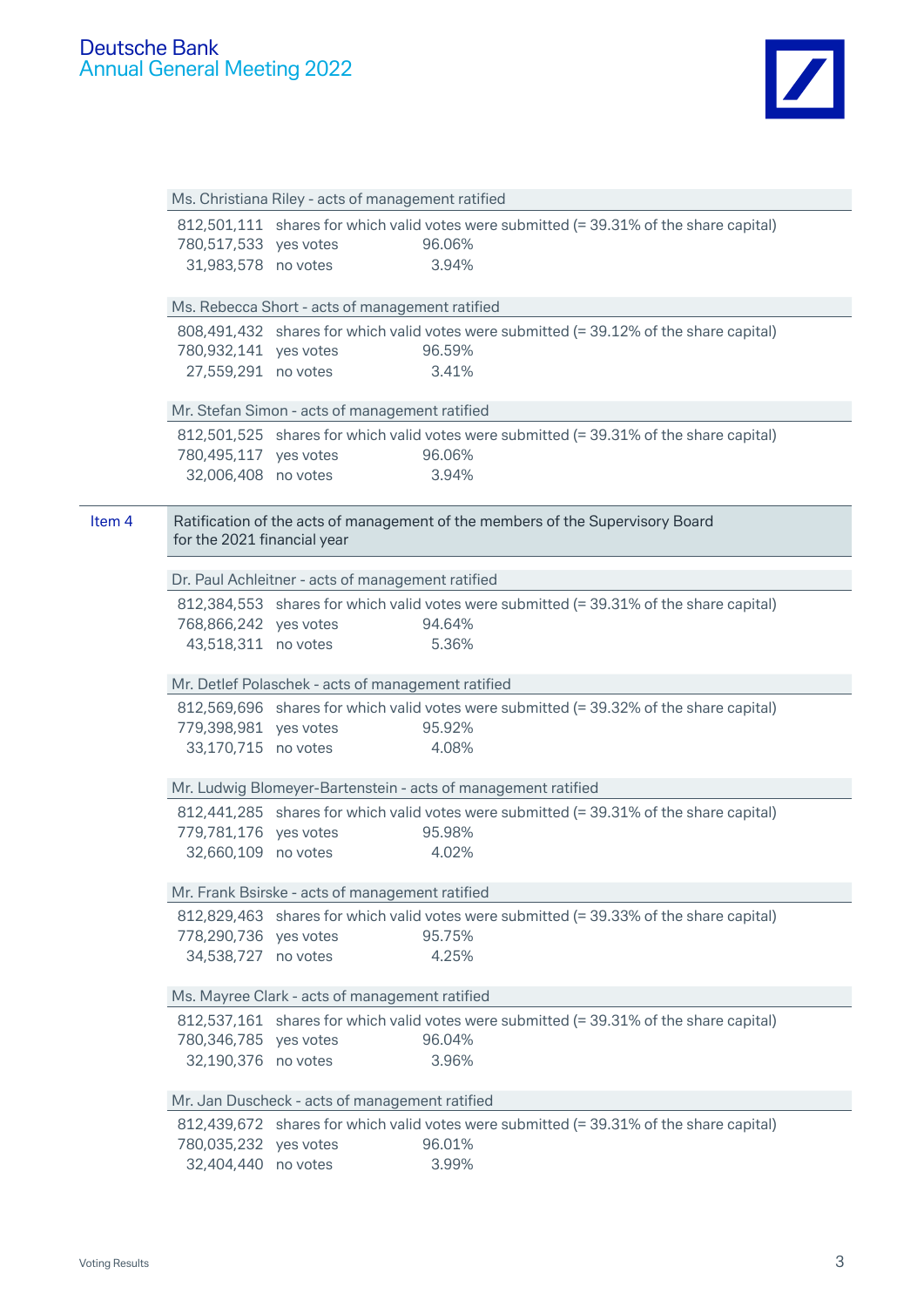

| Dr. Gerhard Eschelbeck - acts of management ratified |                                                         |                                                                                         |  |
|------------------------------------------------------|---------------------------------------------------------|-----------------------------------------------------------------------------------------|--|
|                                                      |                                                         | 812,483,345 shares for which valid votes were submitted (= 39.31% of the share capital) |  |
| 780,497,878 yes votes                                |                                                         | 96.06%                                                                                  |  |
| 31,985,467 no votes                                  |                                                         | 3.94%                                                                                   |  |
|                                                      |                                                         |                                                                                         |  |
|                                                      | Mr. Sigmar Gabriel - acts of management ratified        |                                                                                         |  |
|                                                      |                                                         | 812,785,336 shares for which valid votes were submitted (= 39.33% of the share capital) |  |
| 778,165,342 yes votes                                |                                                         | 95.74%                                                                                  |  |
| 34,619,994 no votes                                  |                                                         | 4.26%                                                                                   |  |
|                                                      | Mr. Timo Heider - acts of management ratified           |                                                                                         |  |
|                                                      |                                                         | 812,272,638 shares for which valid votes were submitted (= 39.30% of the share capital) |  |
| 780,148,308 yes votes                                |                                                         | 96.05%                                                                                  |  |
| 32,124,330 no votes                                  |                                                         | 3.95%                                                                                   |  |
|                                                      |                                                         |                                                                                         |  |
|                                                      | Ms. Martina Klee - acts of management ratified          |                                                                                         |  |
|                                                      |                                                         | 812,345,779 shares for which valid votes were submitted (= 39.31% of the share capital) |  |
| 780,162,775 yes votes                                |                                                         | 96.04%                                                                                  |  |
| 32,183,004 no votes                                  |                                                         | 3.96%                                                                                   |  |
|                                                      |                                                         |                                                                                         |  |
|                                                      | Ms. Henriette Mark - acts of management ratified        |                                                                                         |  |
|                                                      |                                                         | 812,336,947 shares for which valid votes were submitted (= 39.30% of the share capital) |  |
| 780,146,609 yes votes                                |                                                         | 96.04%                                                                                  |  |
| 32,190,338 no votes                                  |                                                         | 3.96%                                                                                   |  |
|                                                      | Ms. Gabriele Platscher - acts of management ratified    |                                                                                         |  |
|                                                      |                                                         | 812,334,069 shares for which valid votes were submitted (= 39.30% of the share capital) |  |
|                                                      |                                                         |                                                                                         |  |
| 780,137,845 yes votes                                |                                                         | 96.04%                                                                                  |  |
| 32,196,224 no votes                                  |                                                         | 3.96%                                                                                   |  |
|                                                      |                                                         |                                                                                         |  |
|                                                      | Mr. Bernd Rose - acts of management ratified            |                                                                                         |  |
|                                                      |                                                         | 812,279,968 shares for which valid votes were submitted (= 39.30% of the share capital) |  |
| 780,076,111 yes votes                                |                                                         | 96.04%                                                                                  |  |
| 32,203,857 no votes                                  |                                                         | 3.96%                                                                                   |  |
|                                                      | Mr. Gerd Alexander Schütz - acts of management ratified |                                                                                         |  |
|                                                      |                                                         | 811,903,476 shares for which valid votes were submitted (= 39.28% of the share capital) |  |
| 776,417,566 yes votes                                |                                                         | 95.63%                                                                                  |  |
| 35,485,910                                           | no votes                                                | 4.37%                                                                                   |  |
|                                                      |                                                         |                                                                                         |  |
|                                                      | Mr. John Alexander Thain - acts of management ratified  |                                                                                         |  |
|                                                      |                                                         | 812,333,106 shares for which valid votes were submitted (= 39.30% of the share capital) |  |
| 780,113,255 yes votes                                |                                                         | 96.03%                                                                                  |  |
| 32,219,851 no votes                                  |                                                         | 3.97%                                                                                   |  |
|                                                      | Ms. Michele Trogni - acts of management ratified        |                                                                                         |  |
| 812,224,451                                          |                                                         | shares for which valid votes were submitted (= 39.30% of the share capital)             |  |
| 779,919,699                                          | yes votes                                               | 96.02%                                                                                  |  |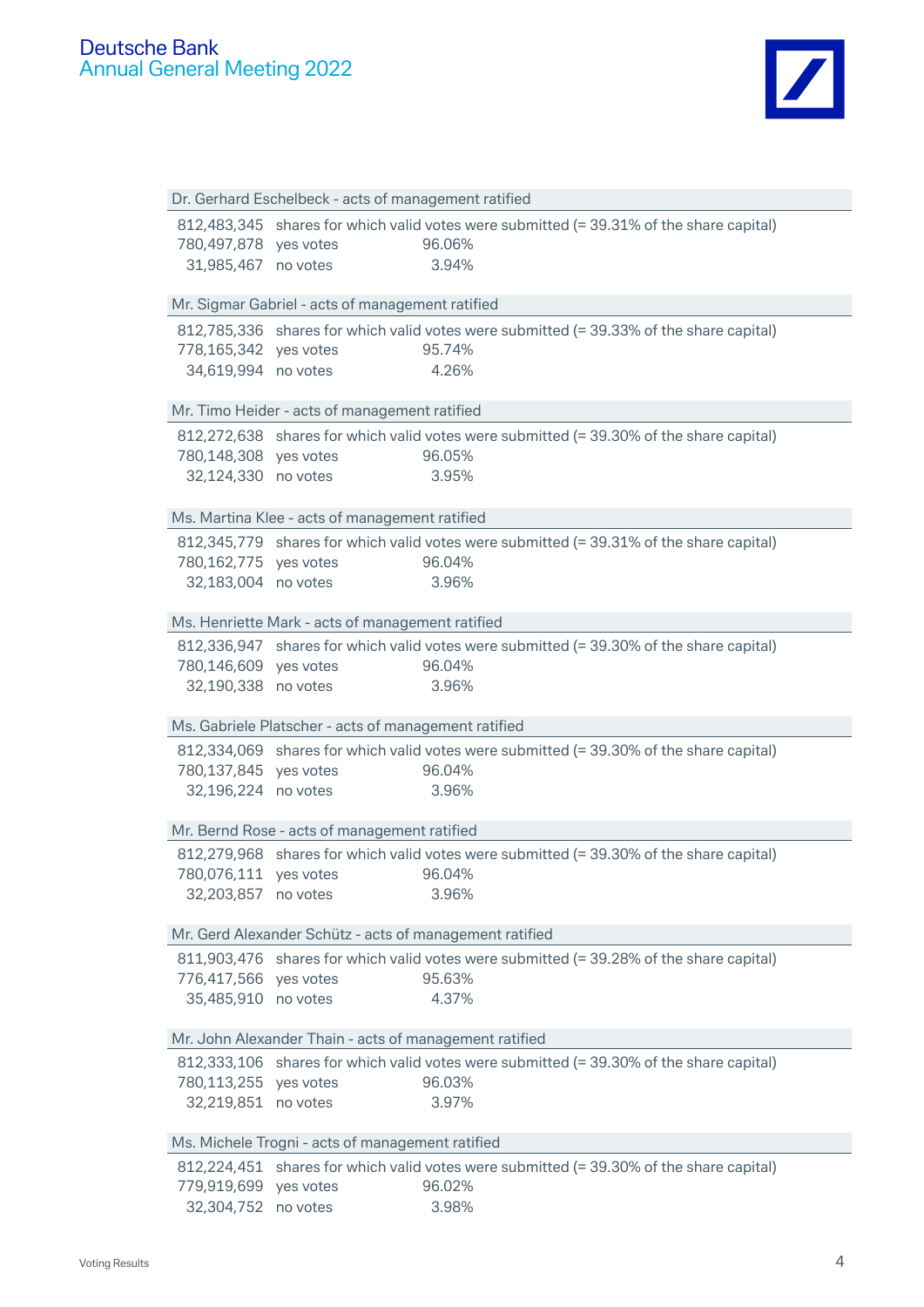

|        | Dr. Dagmar Valcárcel - acts of management ratified                                                                                                                                                          |                                                                                           |                  |  |  |  |
|--------|-------------------------------------------------------------------------------------------------------------------------------------------------------------------------------------------------------------|-------------------------------------------------------------------------------------------|------------------|--|--|--|
|        | 780,098,965 yes votes<br>32,143,432 no votes                                                                                                                                                                | 812,242,397 shares for which valid votes were submitted (= 39.30% of the share capital)   | 96.04%<br>3.96%  |  |  |  |
|        |                                                                                                                                                                                                             | Mr. Stefan Viertel - acts of management ratified                                          |                  |  |  |  |
|        | 794,354,811 yes votes<br>17,538,904 no votes                                                                                                                                                                | 811,893,715 shares for which valid votes were submitted (= 39.28% of the share capital)   | 97.84%<br>2.16%  |  |  |  |
|        | Dr. Theodor Weimer - acts of management ratified                                                                                                                                                            |                                                                                           |                  |  |  |  |
|        | 780,349,784 yes votes<br>32,045,056 no votes                                                                                                                                                                | 812,394,840 shares for which valid votes were submitted (= 39.31% of the share capital)   | 96.06%<br>3.94%  |  |  |  |
|        |                                                                                                                                                                                                             | Mr. Frank Werneke - acts of management ratified                                           |                  |  |  |  |
|        | 794,604,437 yes votes<br>13,317,753 no votes                                                                                                                                                                | 807,922,190 shares for which valid votes were submitted (= 39.09% of the share capital)   | 98.35%<br>1.65%  |  |  |  |
|        | Mr. Norbert Winkeljohann - acts of management ratified                                                                                                                                                      |                                                                                           |                  |  |  |  |
|        | 780,209,872 yes votes<br>32,126,790 no votes                                                                                                                                                                | 812,336,662 shares for which valid votes were submitted (= 39.30% of the share capital)   | 96.05%<br>3.95%  |  |  |  |
|        |                                                                                                                                                                                                             | Mr. Frank Witter - acts of management ratified                                            |                  |  |  |  |
|        | 794,788,639 yes votes<br>13,137,935 no votes                                                                                                                                                                | 807,926,574 shares for which valid votes were submitted (= 39.09% of the share capital)   | 98.37%<br>1.63%  |  |  |  |
| Item 5 | to convocation approved                                                                                                                                                                                     | Election of the auditor for the 2022 financial year, interim accounts - proposal pursuant |                  |  |  |  |
|        | 877,712,897 yes votes<br>7,204,431 no votes                                                                                                                                                                 | 884,917,328 shares for which valid votes were submitted (= 42.82% of the share capital)   | 99.19%<br>0.81%  |  |  |  |
| Item 6 | Resolution to be taken on the approval of the Compensation Report produced and audited<br>pursuant to §162 Stock Corporation Act for the 2021 financial year - proposal pursuant to<br>convocation approved |                                                                                           |                  |  |  |  |
|        | 677,700,524 yes votes<br>92,141,832 no votes                                                                                                                                                                | 769,842,356 shares for which valid votes were submitted (= 37.25% of the share capital)   | 88.03%<br>11.97% |  |  |  |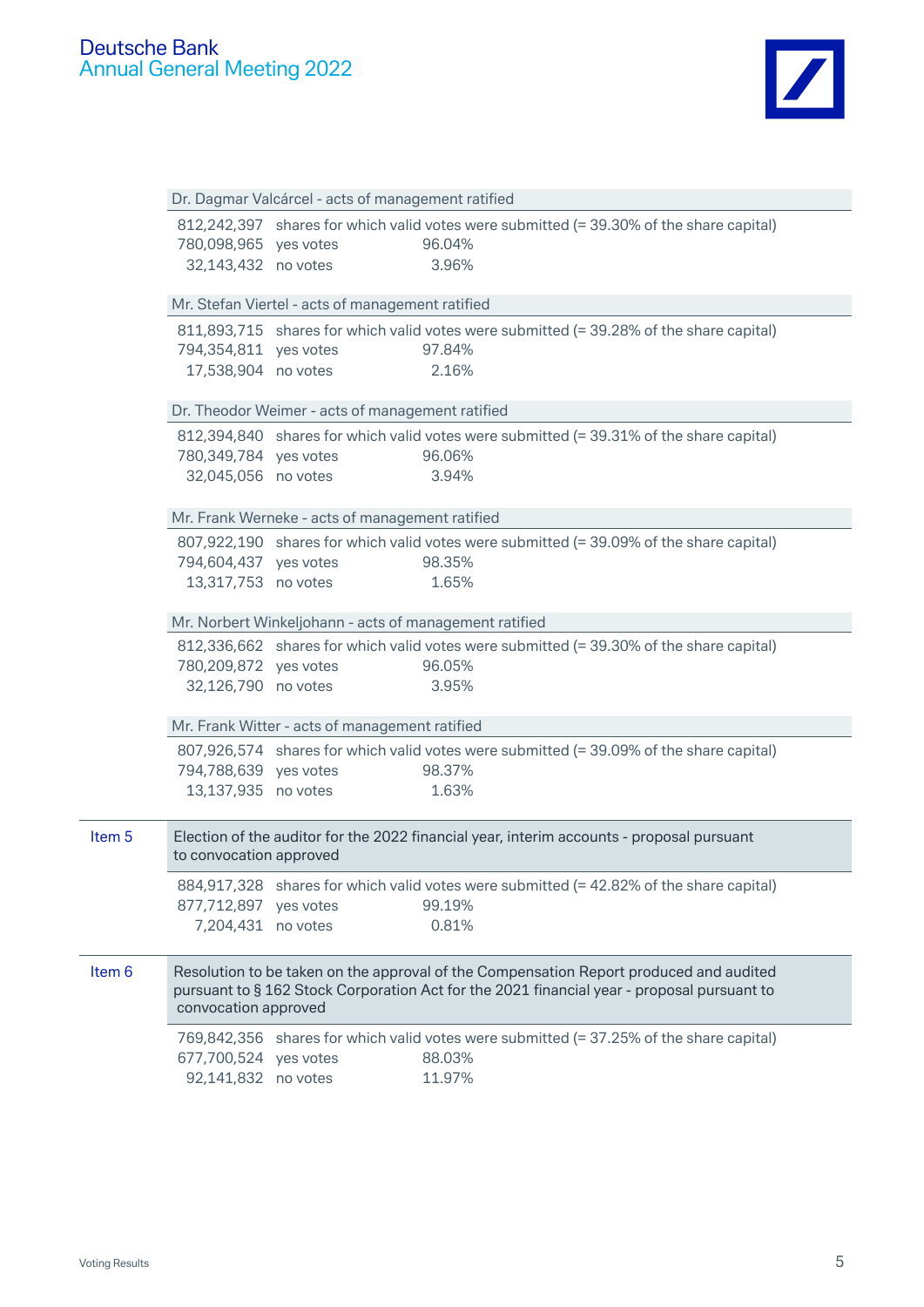

| Item <sub>7</sub> | Authorization to acquire own shares pursuant to § 71 (1) No. 8 Stock Corporation Act<br>as well as for their use with the possible exclusion of pre-emptive rights - proposal pursuant<br>to convocation approved                      |  |  |  |  |
|-------------------|----------------------------------------------------------------------------------------------------------------------------------------------------------------------------------------------------------------------------------------|--|--|--|--|
|                   | 885,176,222 shares for which valid votes were submitted (= 42.83% of the share capital)<br>865,121,661 yes votes<br>97.73%<br>2.27%<br>20,054,561 no votes                                                                             |  |  |  |  |
| Item 8            | Authorization to use derivatives within the framework of the purchase of own shares<br>pursuant to §71 (1) No. 8 Stock Corporation Act - proposal pursuant to convocation approved                                                     |  |  |  |  |
|                   | 885,339,202 shares for which valid votes were submitted (= 42.84% of the share capital)<br>97.34%<br>861,830,959 yes votes<br>23,508,243 no votes<br>2.66%                                                                             |  |  |  |  |
| Item <sub>9</sub> | Authorization to issue participatory notes and other Hybrid Debt Securities that fulfill the regulatory<br>requirements to qualify as Additional Tier 1 Capital (AT1 Capital) for banks - proposal pursuant<br>to convocation approved |  |  |  |  |
|                   | 880,526,643 shares for which valid votes were submitted (= 42.60% of the share capital)<br>840,203,916 yes votes<br>95.42%<br>40,322,727<br>4.58%<br>no votes                                                                          |  |  |  |  |
| Item 10a          | Election of Alexander Rijn Wynaendts as member of the Supervisory Board - proposal pursuant<br>to convocation approved                                                                                                                 |  |  |  |  |
|                   | 881,815,507 shares for which valid votes were submitted (= 42.67% of the share capital)<br>862,747,743 yes votes<br>97.84%<br>19,067,764 no votes<br>2.16%                                                                             |  |  |  |  |
| Item 10b          | Election of Yngve Slyngstad as member of the Supervisory Board - proposal pursuant<br>to convocation approved                                                                                                                          |  |  |  |  |
|                   | 881,849,779 shares for which valid votes were submitted (= 42.67% of the share capital)<br>860,702,880 yes votes<br>97.60%<br>21,146,899 no votes<br>2.40%                                                                             |  |  |  |  |
| Item 11a          | Amendments to the Articles of Association on enabling the appointment of a second<br>Deputy Chairperson of the Supervisory Board - proposal pursuant to convocation approved                                                           |  |  |  |  |
|                   | shares for which valid votes were submitted (= 42.92% of the share capital)<br>887,028,974<br>99.33%<br>881,122,682<br>yes votes<br>5,906,292 no votes<br>0.67%                                                                        |  |  |  |  |
| Item 11b          | Consequential amendments to the Articles of Association on enabling the appointment of a second<br>Deputy Chairperson of the Supervisory Board - proposal pursuant to convocation approved                                             |  |  |  |  |
|                   | shares for which valid votes were submitted (= 42.92% of the share capital)<br>886,974,051<br>881,484,432<br>99.38%<br>yes votes<br>5,489,619 no votes<br>0.62%                                                                        |  |  |  |  |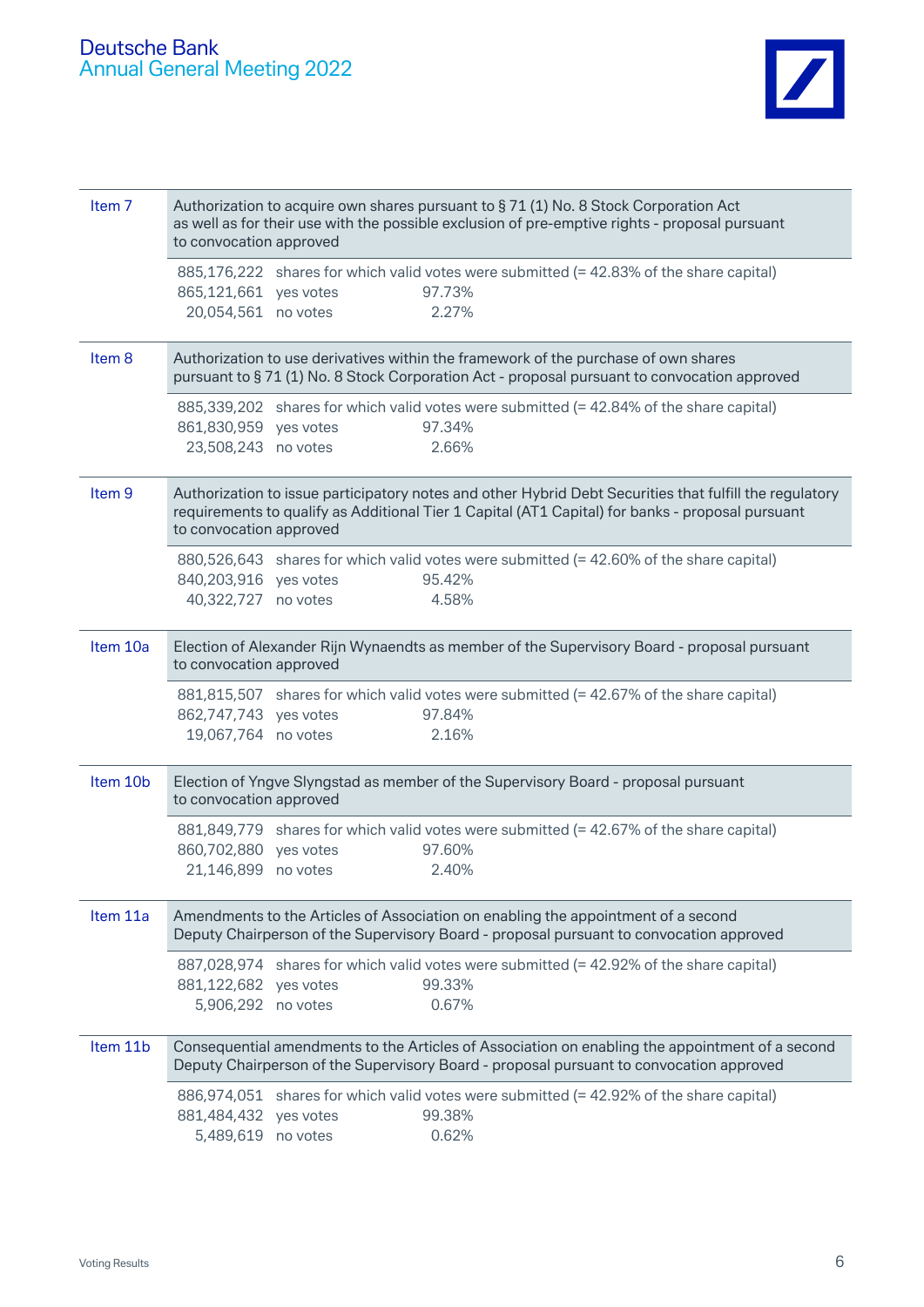

| Item 11c | Amendments to the Articles of Association on Supervisory Board compensation (including<br>the cancellation of the mandatory deductible for financial liability insurance) - proposal pursuant<br>to convocation approved |  |  |  |
|----------|--------------------------------------------------------------------------------------------------------------------------------------------------------------------------------------------------------------------------|--|--|--|
|          | 886,783,876 shares for which valid votes were submitted (= 42.91% of the share capital)<br>879,158,310 yes votes<br>99.14%<br>7,625,566 no votes<br>0.86%                                                                |  |  |  |
| Item 11d | Amendment to the Articles of Association on enhancing the flexibility for the chairing<br>of the General Meeting - proposal pursuant to convocation approved                                                             |  |  |  |
|          | 886,858,750 shares for which valid votes were submitted (= 42.91% of the share capital)<br>882,863,870 yes votes<br>99.55%<br>3,994,880 no votes<br>0.45%                                                                |  |  |  |
| Item 11e | Amendment to the Articles of Association on enabling the formation of a global advisory<br>board - proposal pursuant to convocation approved                                                                             |  |  |  |
|          | 886,987,702 shares for which valid votes were submitted (= 42.92% of the share capital)<br>881,972,215 yes votes<br>99.43%<br>5,015,487<br>0.57%<br>no votes                                                             |  |  |  |
| Item 12  | Amendment to the Articles of Association to align the provision in $\S 23(1)$ on the appropriation<br>of distributable profit to the regulatory requirements - proposal pursuant to convocation approved                 |  |  |  |
|          | 886,746,194 shares for which valid votes were submitted (= 42.90% of the share capital)<br>99.63%<br>883,478,893 yes votes<br>3,267,301<br>0.37%<br>no votes                                                             |  |  |  |
| Item 13  | Withdrawal of confidence in the Chairman of the Management Board Mr. Christian Sewing - rejected                                                                                                                         |  |  |  |
|          | shares for which valid votes were submitted (= 42.53% of the share capital)<br>879,037,147<br>32,200,120 yes votes<br>3.66%<br>846,837,027 no votes<br>96.34%                                                            |  |  |  |